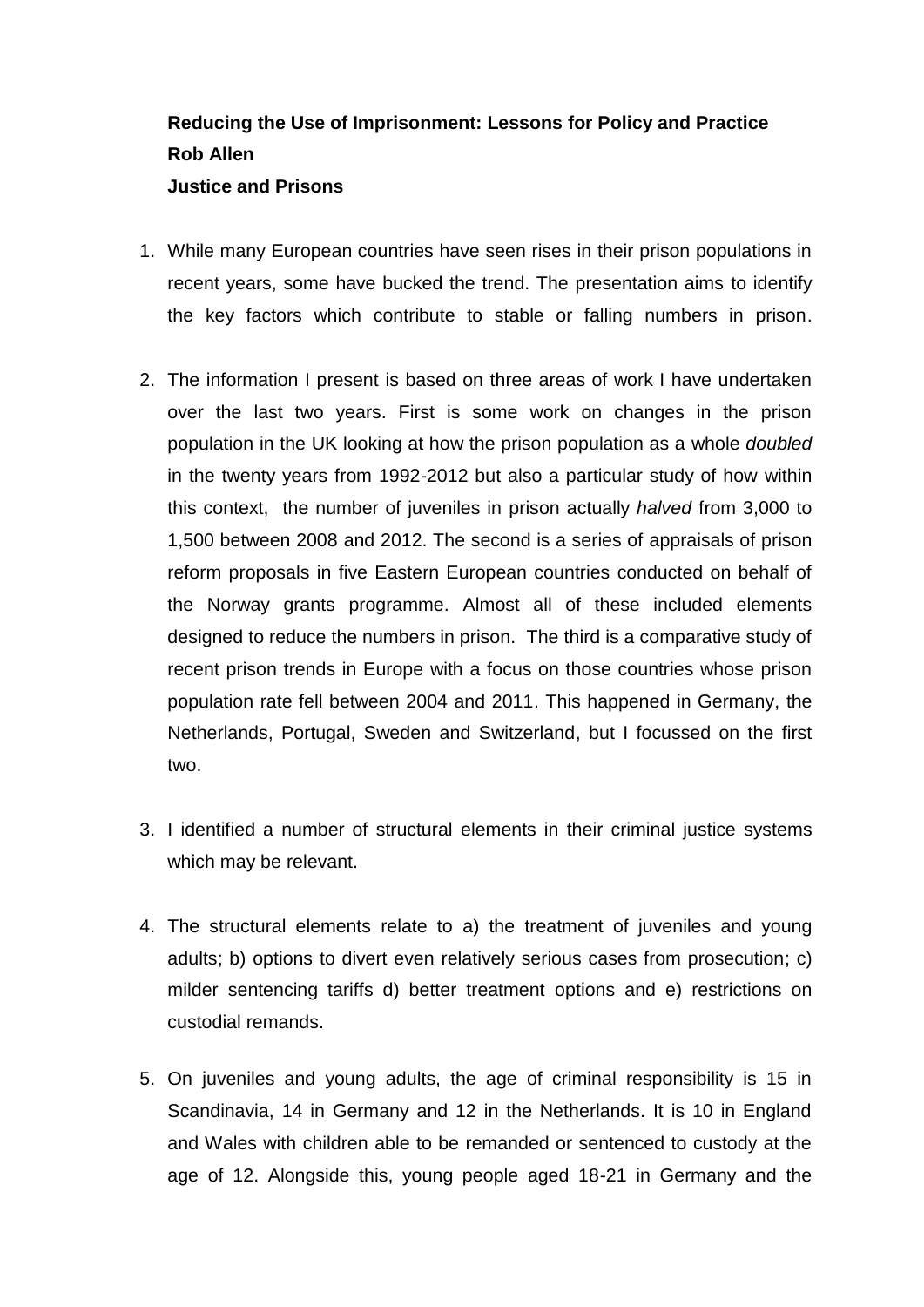Netherlands can be treated either as juveniles or adults depending on the seriousness of the crime, the circumstances in which it was committed and the personality of the defendant. In Scandinavian countries, sentence lengths are systematically reduced for young adults. According to Council of Europe figures, 18-21 year olds represented 3.1% of the Swedish prison population, 6.1% of the German and 7.8% of the Dutch. The proportion in England and Wales was 10.7%. The earlier children are eligible for the criminal justice system, the greater the record they will obtain. The study of falls in the use of juvenile custody in England and Wales since 2008 found that the key change related to diversion out of the system.

- 6. On diversion more broadly, in Germany criminal proceedings can be terminated by the prosecutor if the offender's guilt is of a minor nature and there is no public interest in prosecution. This termination can involve the imposition of certain conditions, such as financial redress for the injury caused by the act, the payment of a fine, the undertaking of community service, or, since the year 2000, offender-victim mediation. While this diversion is limited to offences categorised as "vergehen" and not used for the more serious "verbrechen" (offences which carry a minimum prison sentence of a year), the "vergehen" category includes burglary, almost all forms of theft, forgery, extortion, aggravated assault and many drug crimes. In the Netherlands, the prosecutor can agree with a suspect a so-called "transaction", a form of diversion in which the offender voluntarily pays a sum of money to the Treasury, or fulfils one or more (financial) conditions laid down by the prosecution service in order to avoid further criminal prosecution and a public trial. Transactions are available for offences for which the maximum penalty is less than six years, which covers "the overwhelming majority of crimes". The prosecutor can also impose a penal order which can comprise a fine, community service or compensation.
- 7. Lower sentencing tariffs are also milder in several European countries than they are in England and Wales. This may be a result of maximum sentences for particular crimes which are lower than in England and Wales, a lower "going rate" for particular offences and/or a different approach to sentencing.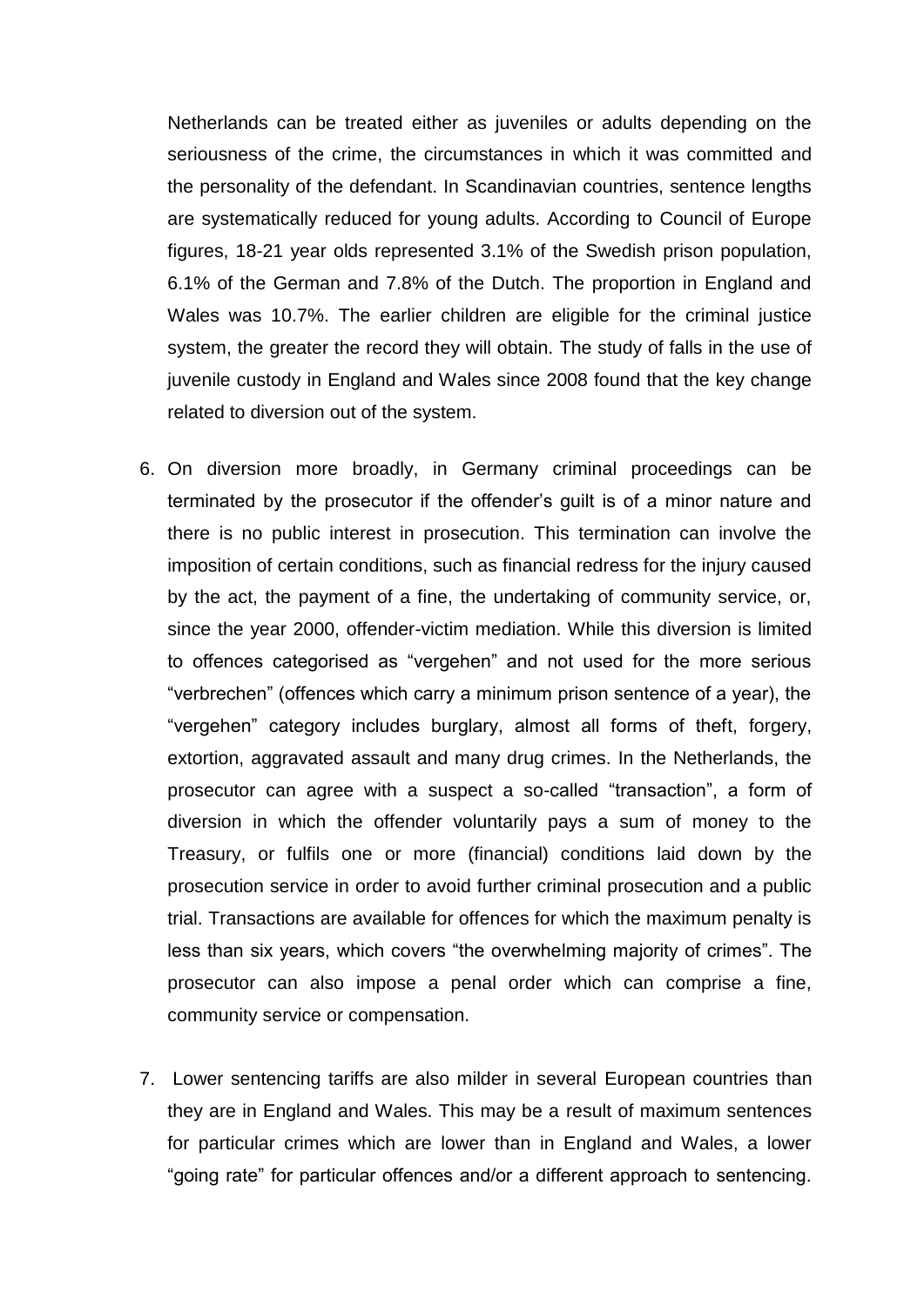In the Netherlands, the maximum sentence for domestic burglary is six years and for simple theft four years. In Germany the maxima are ten years and five years respectively. In England the maximum penalties are 14 years for domestic burglary and seven years for theft. It should be noted that these differences in sentencing tariffs do not appear to be associated with crime rates, which have fallen across all three countries. Mandatory minimum sentences are much less in evidence in most European jurisdictions and many judges are accorded much greater discretion than in England and **Wales** 

- 8. As for treatment, according to the European Monitoring Centre for Drugs and Drug Addiction, the Netherlands has full availability of provision for detoxification, in-patient psychological treatment and substitution therapy , such as methadone treatment – nearly all persons in need would obtain these services. In addition there is extensive provision for outpatient psychological treatment, whereby a majority of people in need would obtain it. In Germany there is full availability of detoxification and outpatient services and extensive provision of the other services. In England and Wales the only one of the four categories of provision with full availability is substitution treatmentmethadone. While the provision of the other three types of intervention is extensive, there is likely to be more in the way of unmet need in England and Wales than in the European countries. A recent review for example found that "despite the considerable investment in prison drug treatment in recent years, it is estimated that there remains a significant unmet treatment need." On the mental health side, the Netherlands has a well developed system for dealing with mentally disordered offenders in hospital settings, apart from the mainstream prison system. The so called TBS (terbeschikkingstelling) deals with adults who have committed a serious offence and have been declared entirely or partially unaccountable for that offence.
- 9. On remands, notwithstanding the higher proportions of untried detainees in many European prison populations, in some countries, there are strong restrictions on the use of remands in custody. In Germany, pre-trial detention can only be imposed where the detention is not disproportionate to the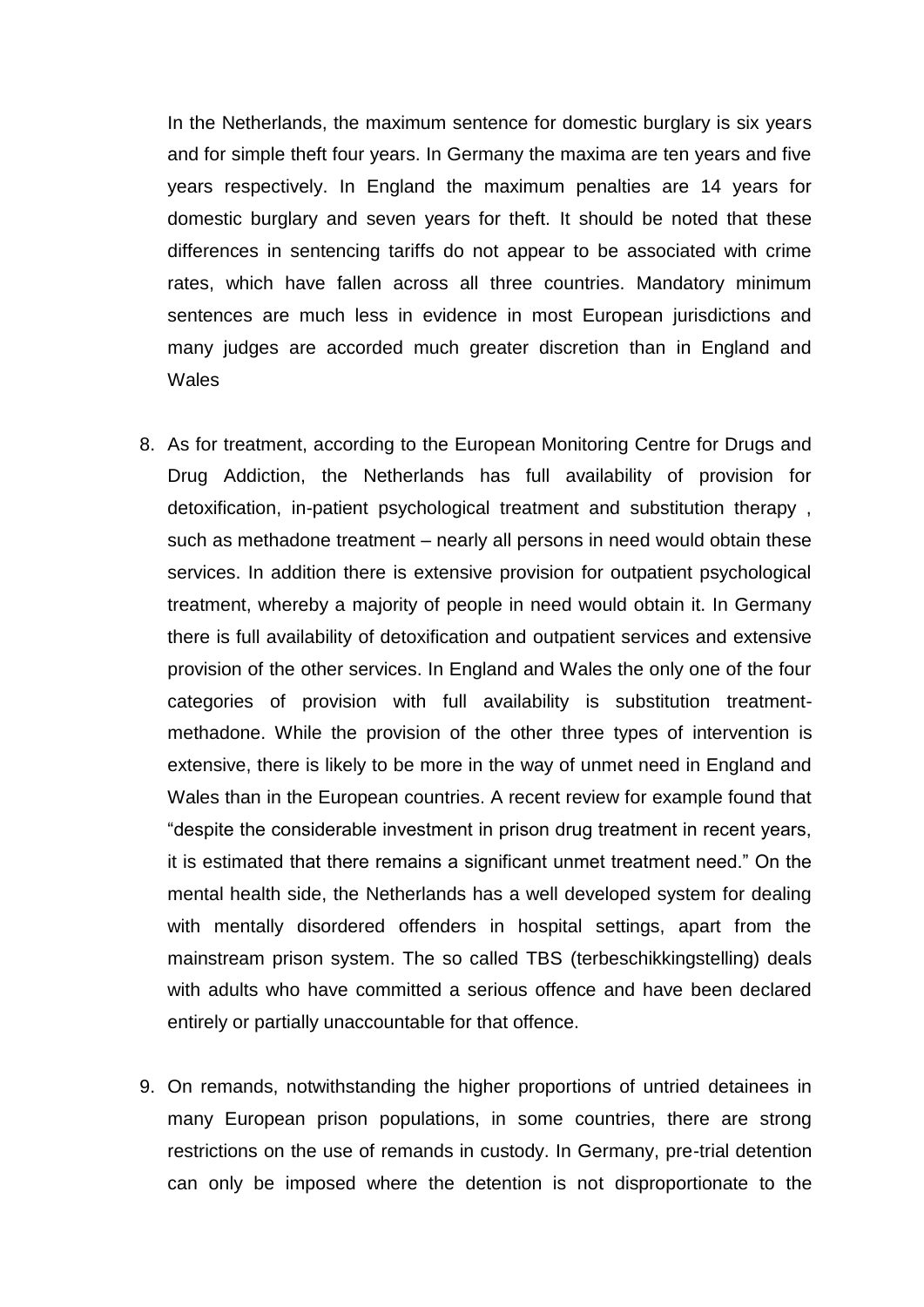significance of the case and to the likely punishment; in the Netherlands, remand in custody is not permitted if it is not likely that the offender will be sentenced to unconditional imprisonment. Furthermore, pre-trial detention has to end if it is likely that the actual term of imprisonment (taking into consideration the provisions on early release) will be shorter than the period spent in pre-trial detention. These kind of proportionality requirements have now been introduced into the law in England and helped to stabilise and reduce the prison population.

- 10.In addition to these structural factors, four other issues were identified as potentially important in explaining recent trends. The first is the way community sentences are used as alternatives to prison. While many of the community based sentences are common to the jurisdictions in Germany, the Netherlands and England and Wales, there is some evidence that the way they are structured and organised in Europe may increase their effectiveness at diverting offenders from prison and recidivism. In particular, the system of day fines and suspended sentences in Germany, are worthy of further exploration as is the apparent Dutch success of targeting the Task Penalty at offenders genuinely at risk of custodial sentences.
- 11.The second factor is the higher thresholds which apply to breaches of suspended sentences and recalls to prison and the way in which courts approach questions of revocation of orders. Technical failures to comply with directions and even minor offences do not lead to imprisonment as long as they do not subvert the overall rationale for keeping the offender out of prison.
- 12.The third issue is the question of the climate of public and political opinion and its impact on decision-making. The Dutch experience suggests that the tariffs for particular crimes may not have changed that much over time and that courts have been less responsive to external pressures than in some other countries. An analysis of Germany concluded that "the concept that offenders deserve punishment but nevertheless should not go to prison appears to be of high importance in German sentencing." A retired Court of Appeal Judge told the UK parliament in 2011 that "a relentless campaign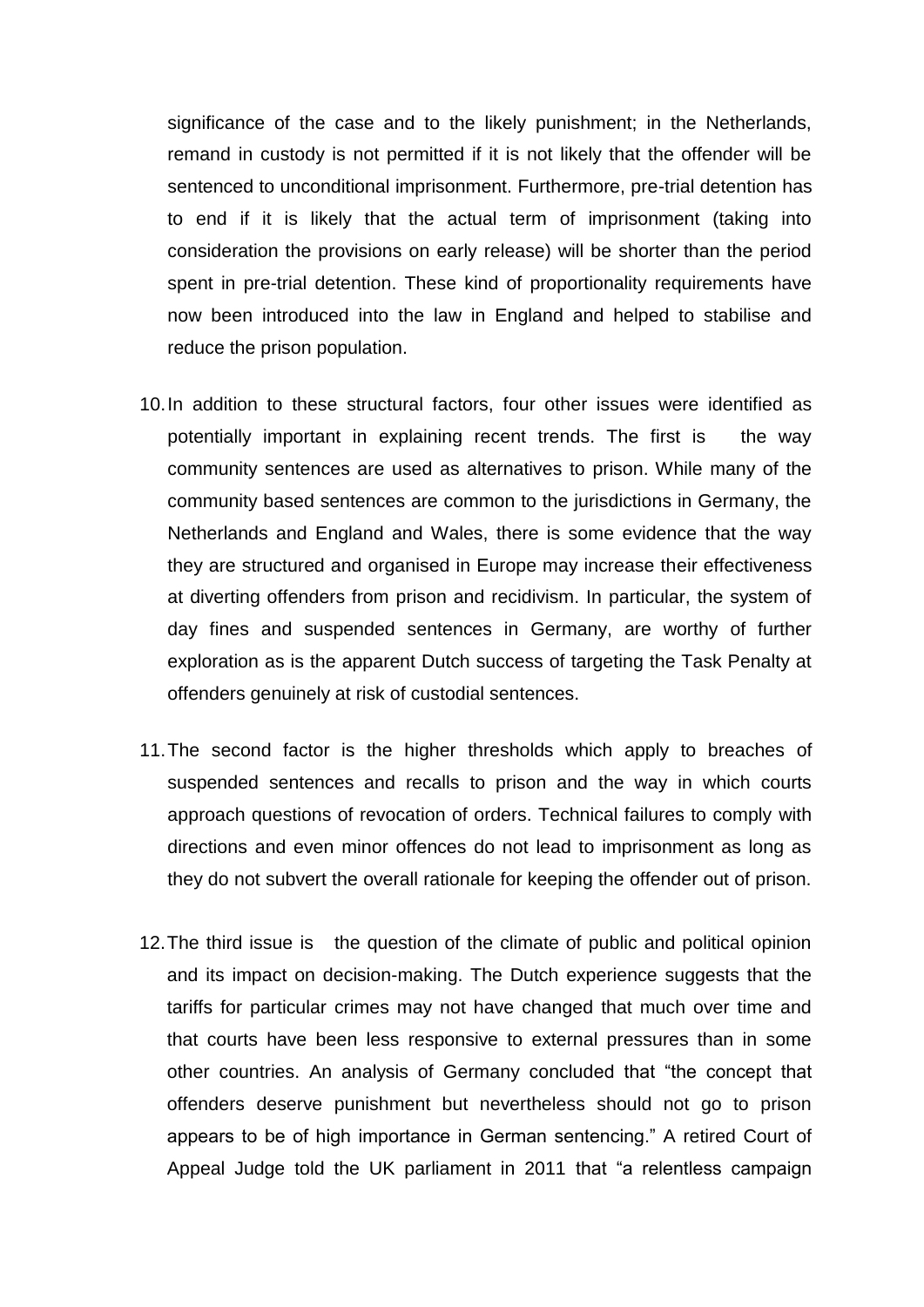accusing judges of being soft on crime and under-sentencing has led to the escalation of sentencing which has now filled our prisons." Finding ways of insulating courts and policymakers from such campaigns therefore seems an urgent priority.

- 13.Finally there is the role that is played by academic and other nongovernmental expert organisations in the formulation of policy. During an inquiry into Justice Reinvestment in 2009-10, the Justice Select Committee of the UK Parliament heard that crime policies in Germany tend to be seen as the realm of experts and bureaucrats, not hot election topics, and are therefore less likely to turn in a punitive direction. They took evidence from Professor Christian Pfeiffer from the Criminological Research institute of Lower Saxony, who described how he had written to politicians, media editors and church leaders about what research and statistics had to say on the factors which contributed to the need for further prison building in Germany. "As a result of the ensuing policy debate the legislature stopped its prison building programme shortly thereafter." He drew attention to the fact that in Germany academics are involved "all the time in the mass media". Churches and the clergy too play an important role in engaging people in issues relating to crime and justice, improving understanding and leading to a more moderate climate of opinion within which penal policy is made and practiced.
- 14.So where does this leave prison policymakers looking to reduce the use of prison. There are a number of types of policies which can reduce imprisonment. There are some direct methods which I call Route 1. This includes reducing the numbers coming before the courts – as happened with juveniles in England and Wales after 2008; restricting remands; reducing sentence lengths and greater use of early or conditional release from prison sentences, as is happening in some of the Eastern European countries where electronic monitoring and half way houses are being added to strengthen the appeal of such releases. Do these things and prison numbers will almost certainly fall.